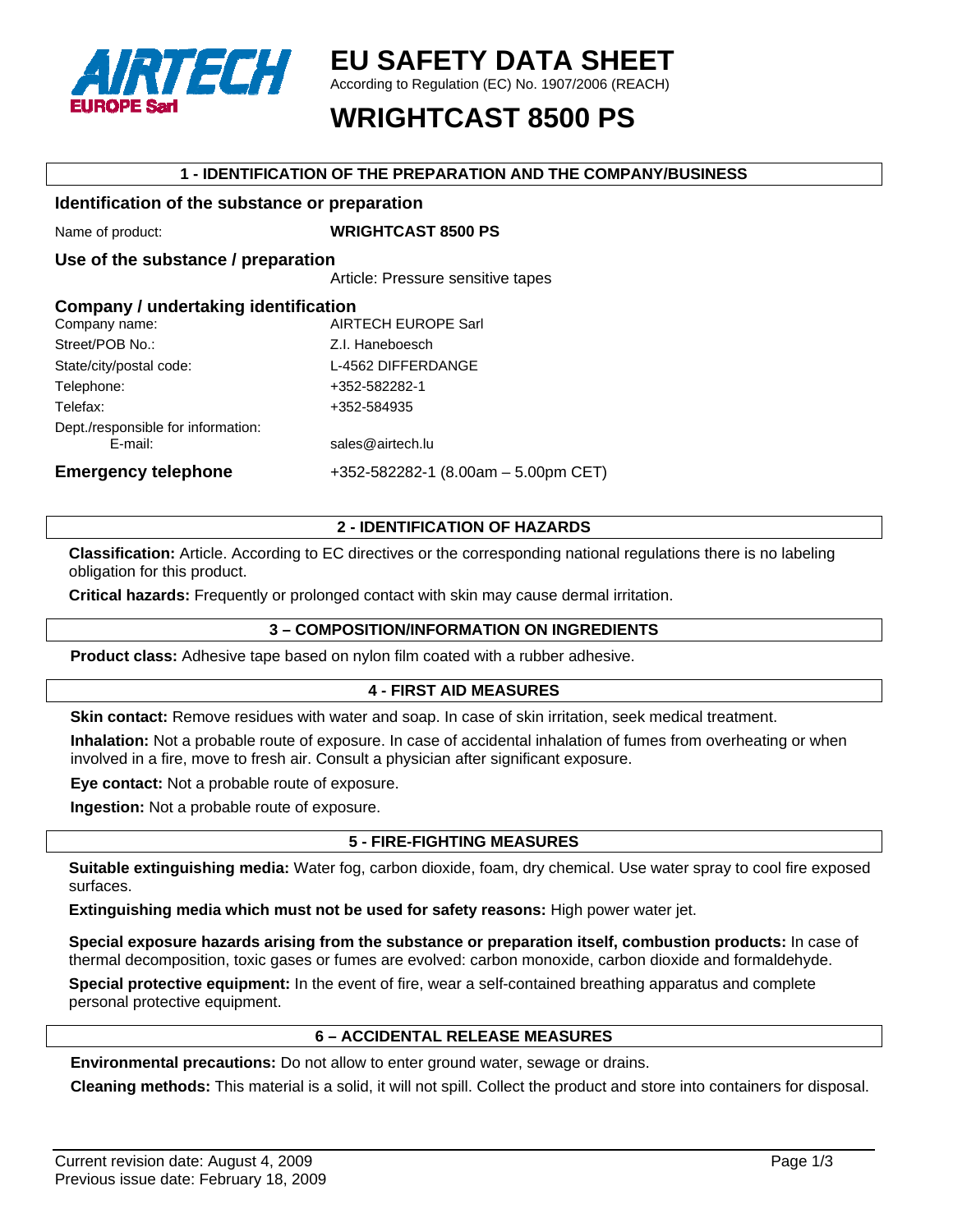

# **EU SAFETY DATA SHEET**

According to Regulation (EC) No. 1907/2006 (REACH)

# **WRIGHTCAST 8500 PS**

## **7 - HANDLING AND STORAGE**

**Handling:** This product, when used under reasonable conditions and in accordance with Airtech recommendations, should not present a health and safety hazard.

**Storage:** Store in a cool, dry place at 20-25°C.

## **8 - EXPOSURE CONTROLS/ PERSONAL PROTECTION**

**Exposure controls:** see information in chapter 7, section storage. Overall room ventilation and/or local exhaust is recommended when the product is heated.

#### **Occupational exposure controls:**

Respiratory protection: None required under normal conditions of use. In case of overheating or combustion, use an approved respirator.

Skin protection: None required.

Eye protection: Not a probable route of exposure. Use safety glasses according to EN 166 as a good general safety practice.

Hygiene measures: Wash hands before handling food and at the end of work.

#### **9 - PHYSICAL AND CHEMICAL PROPERTIES**

| Appearance:                      | Yellow film coated with rubber adhesive |
|----------------------------------|-----------------------------------------|
| Odor:                            | None                                    |
| pH:                              | Not applicable                          |
| Solubility in water:             | Insoluble.                              |
| Flash point:                     | Not applicable                          |
| Decomposition temperature:       | $>300^{\circ}$ C                        |
| Specific gravity (water $= 1$ ): | > 1.10                                  |

#### **10 - STABILITY AND REACTIVITY**

**Conditions to avoid:** Heating above 204°C.

**Materials to avoid:** Strong acids and strong oxidizing agents.

**Hazardous decomposition products:** In case of thermal decomposition, toxic gases or fumes are evolved: carbon monoxide, carbon dioxide and formaldehyde.

**Additional information:** Product is stable under normal storage conditions.

### **11 - TOXICOLOGICAL INFORMATION**

**After inhalation:** No adverse effects are expected unless the product is overheated.

**After skin contact:** frequently or prolonged contact with skin may cause dermal irritation.

### **12 - ECOLOGICAL INFORMATION**

#### **Ecotoxicity:**

Water hazard class:  $1 =$  mild water pollutant

#### **Persistence and degradability:**

Product is not biodegradable.

The insoluble part can be disposed of mechanically in suitable waste water cleaning plants.

#### **Additional ecological information:**

Do not allow to enter ground water, sewage or drains.